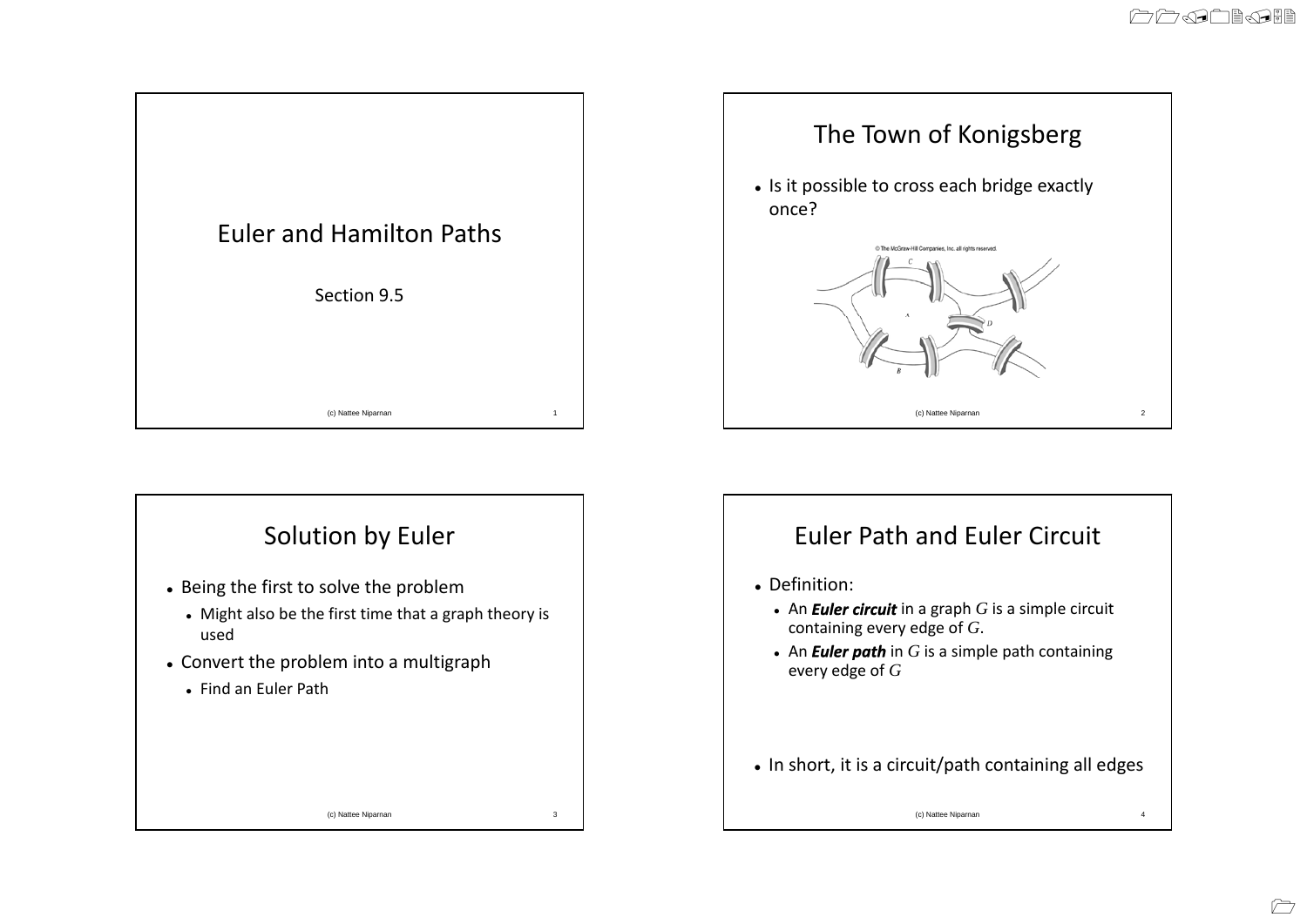





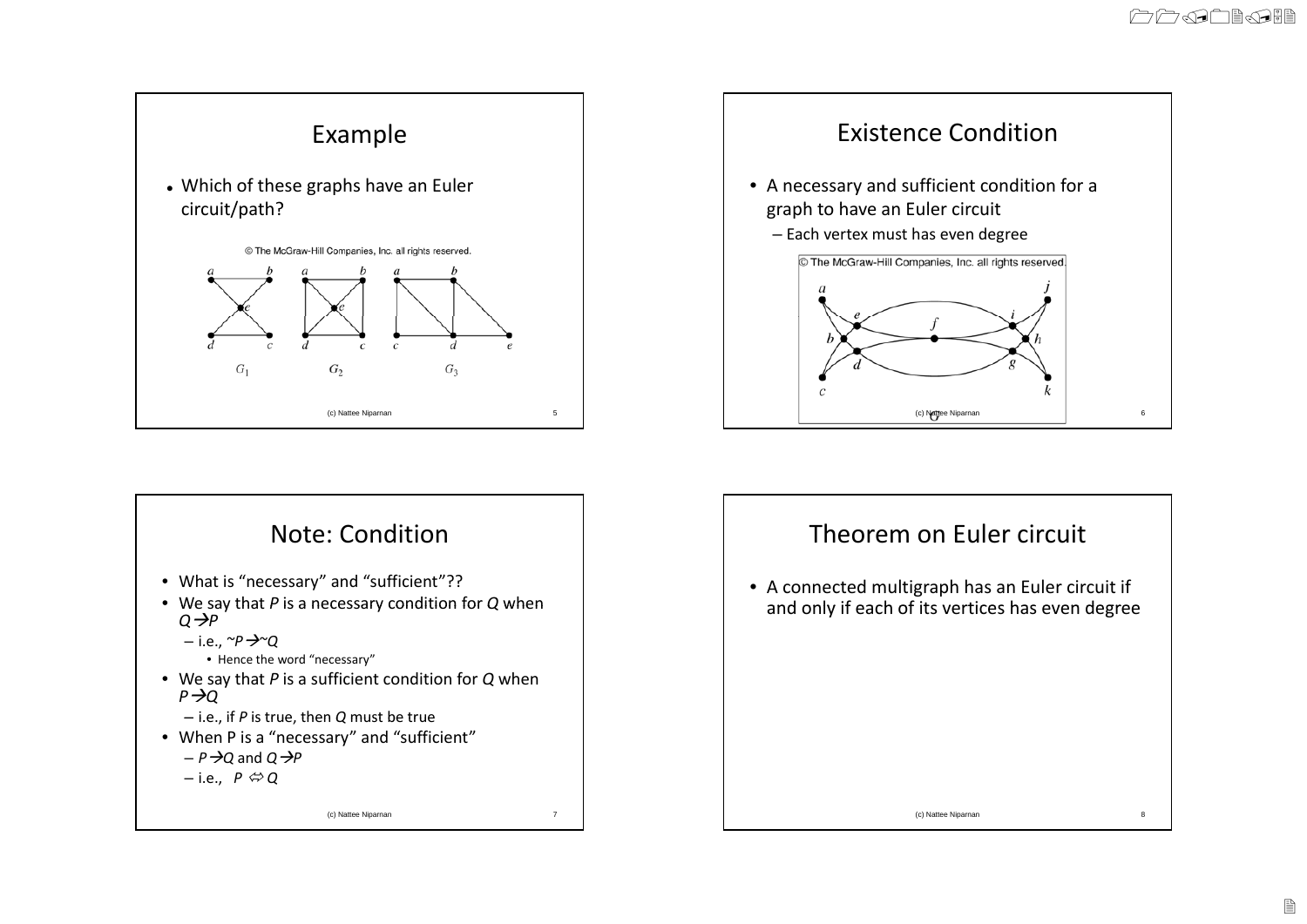



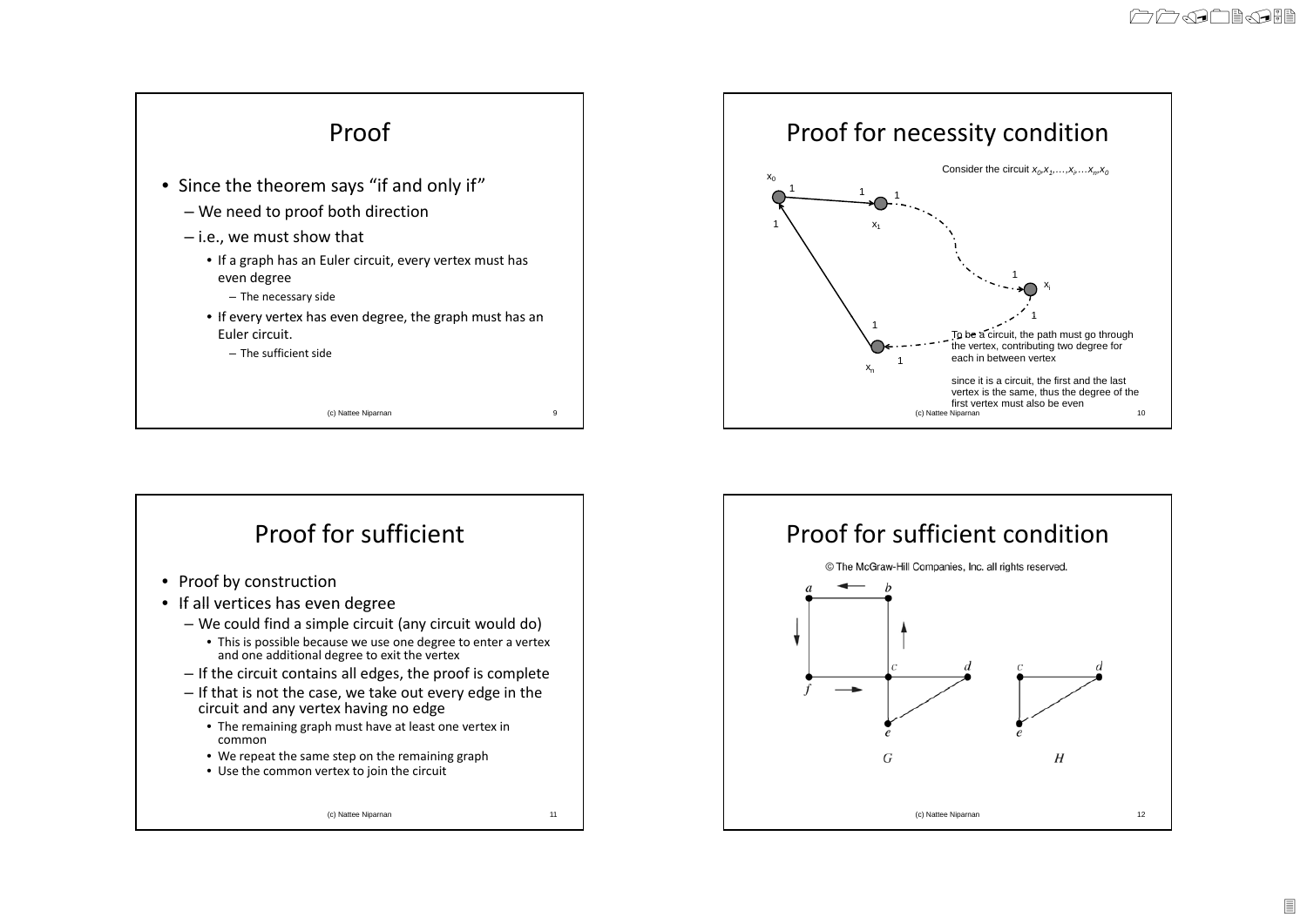



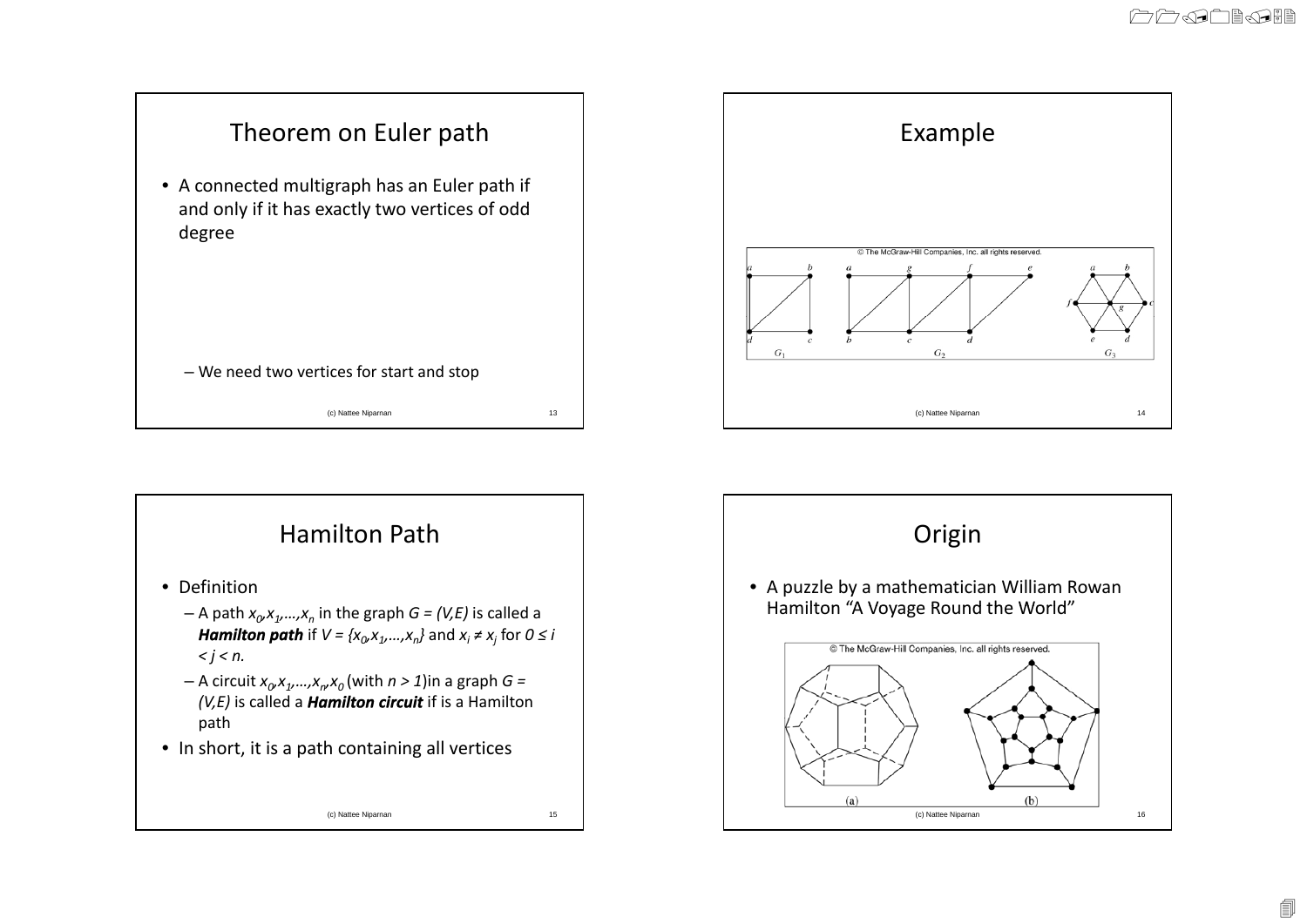

## Dirac's Theorem

• If G is <sup>a</sup> simple graph with <sup>n</sup> vertices with *<sup>n</sup> ≥ 3* such that the degree of every vertex in G is at least *n/2*, then G has <sup>a</sup> Hamilton circuit



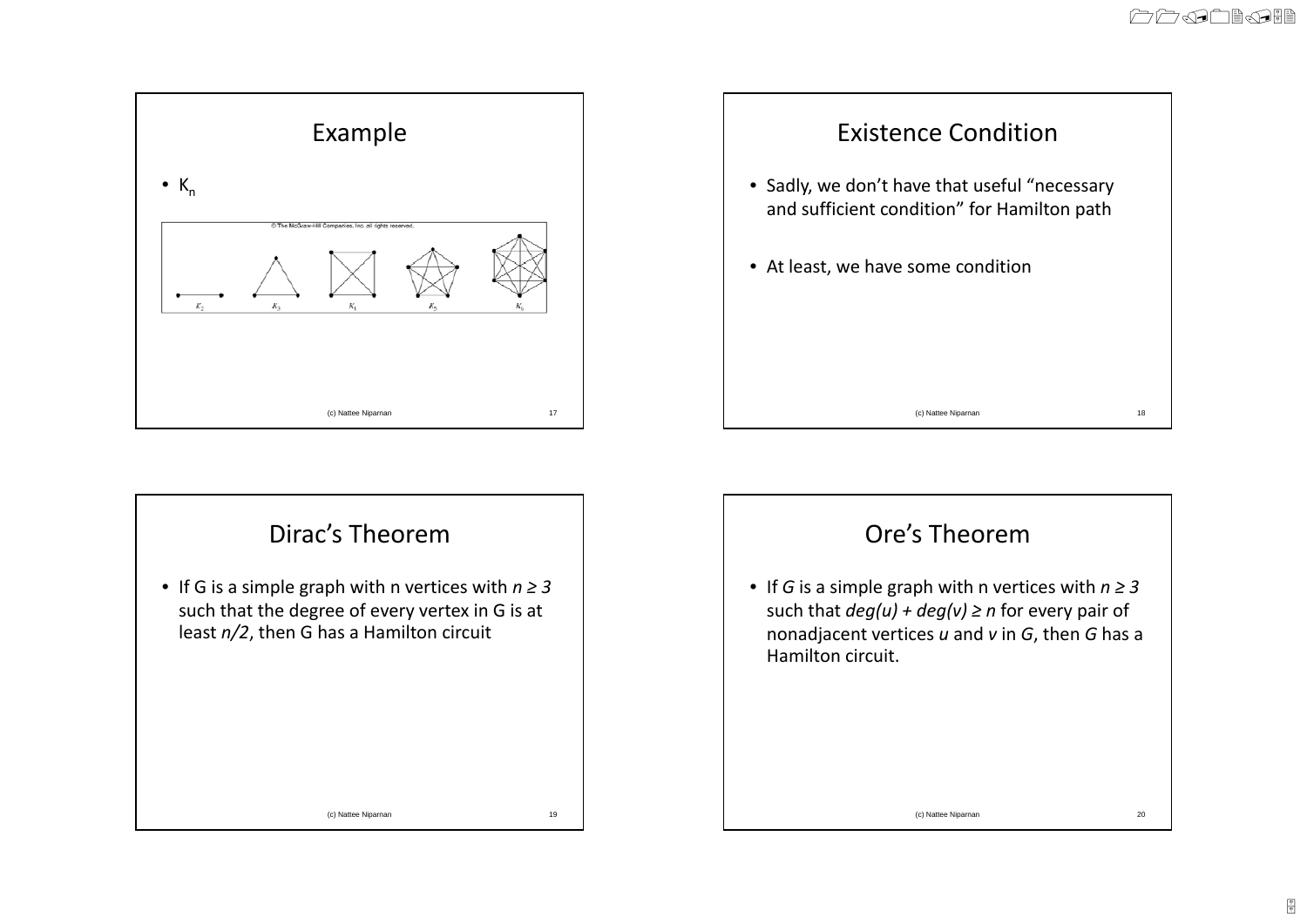





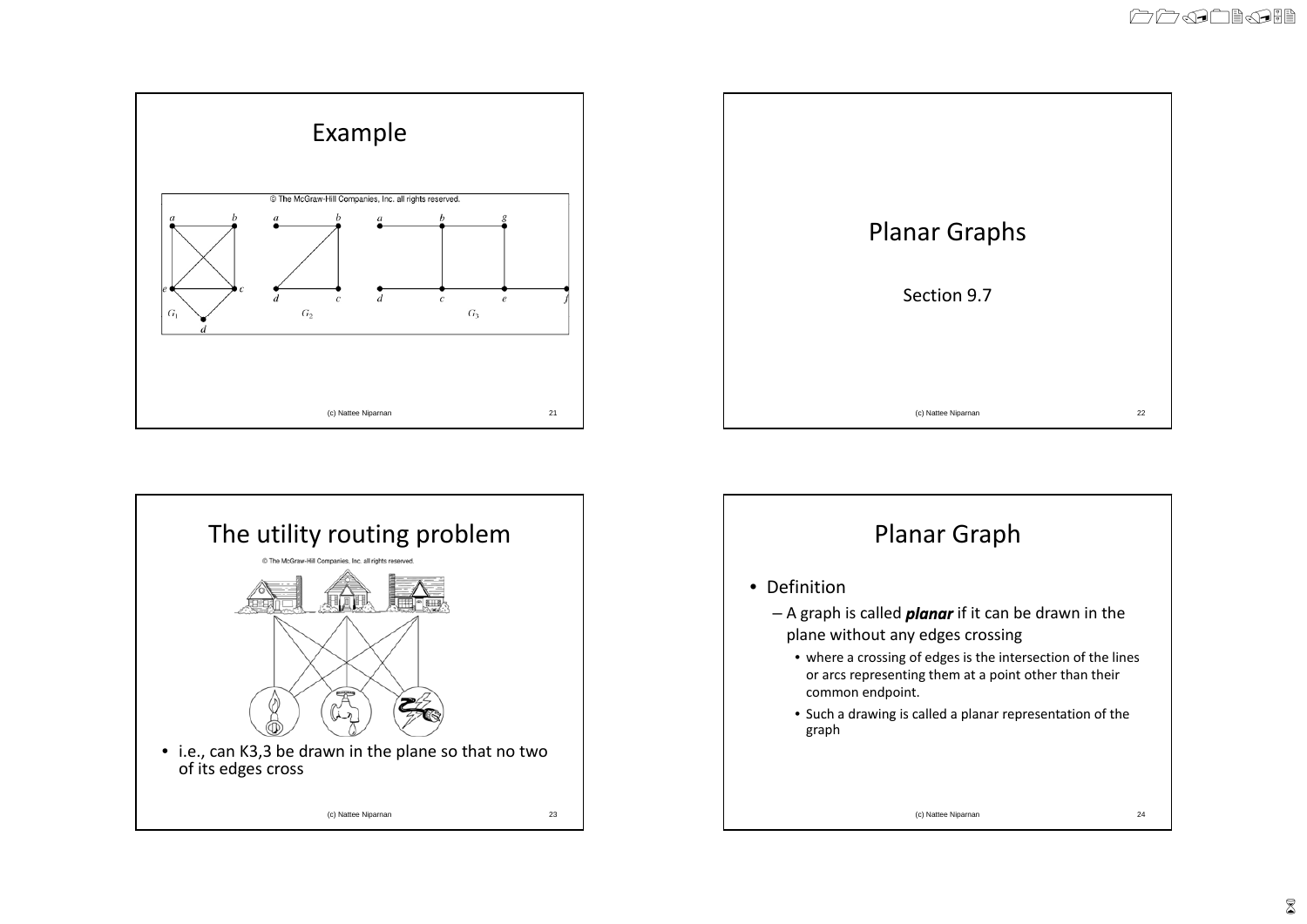





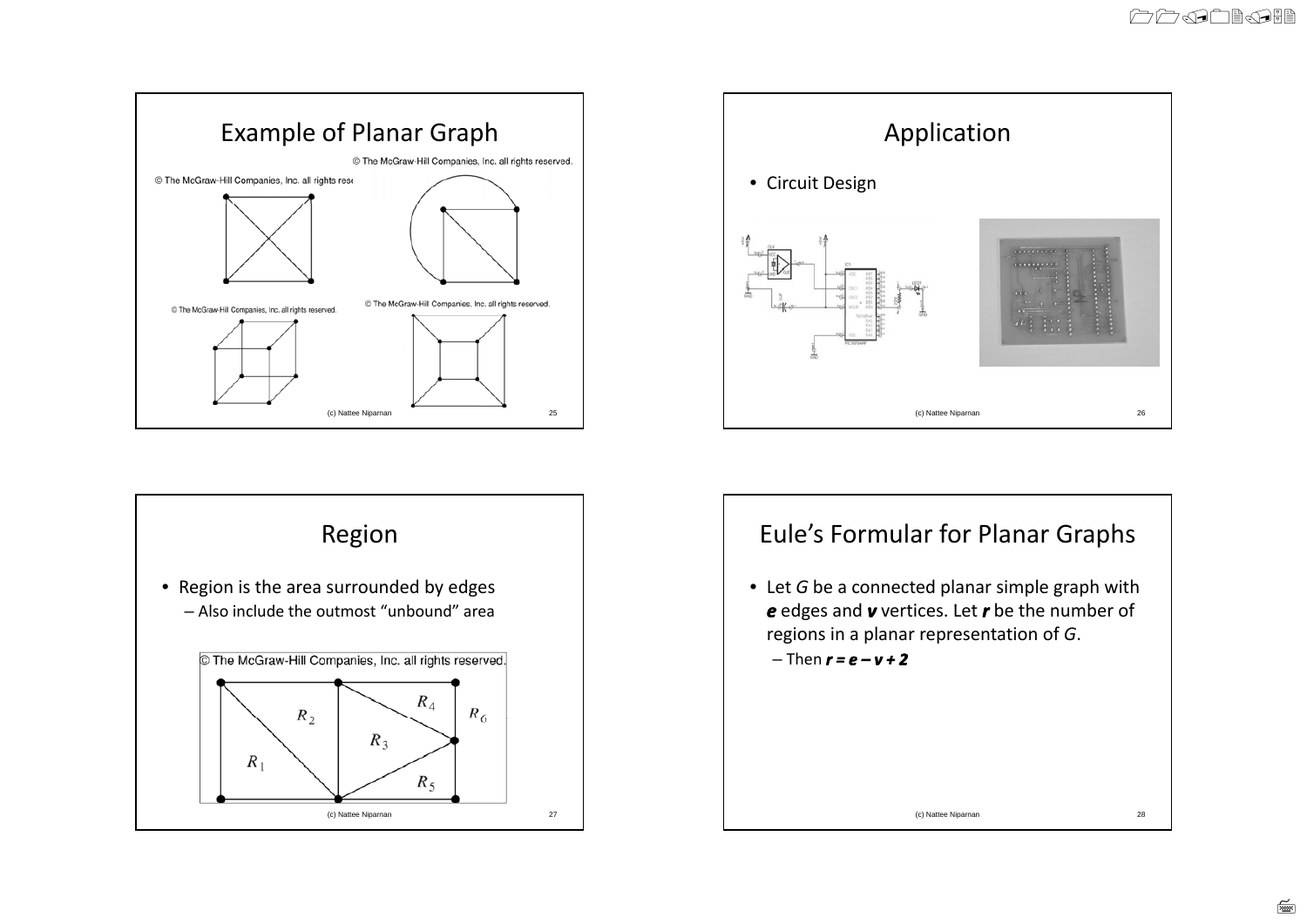



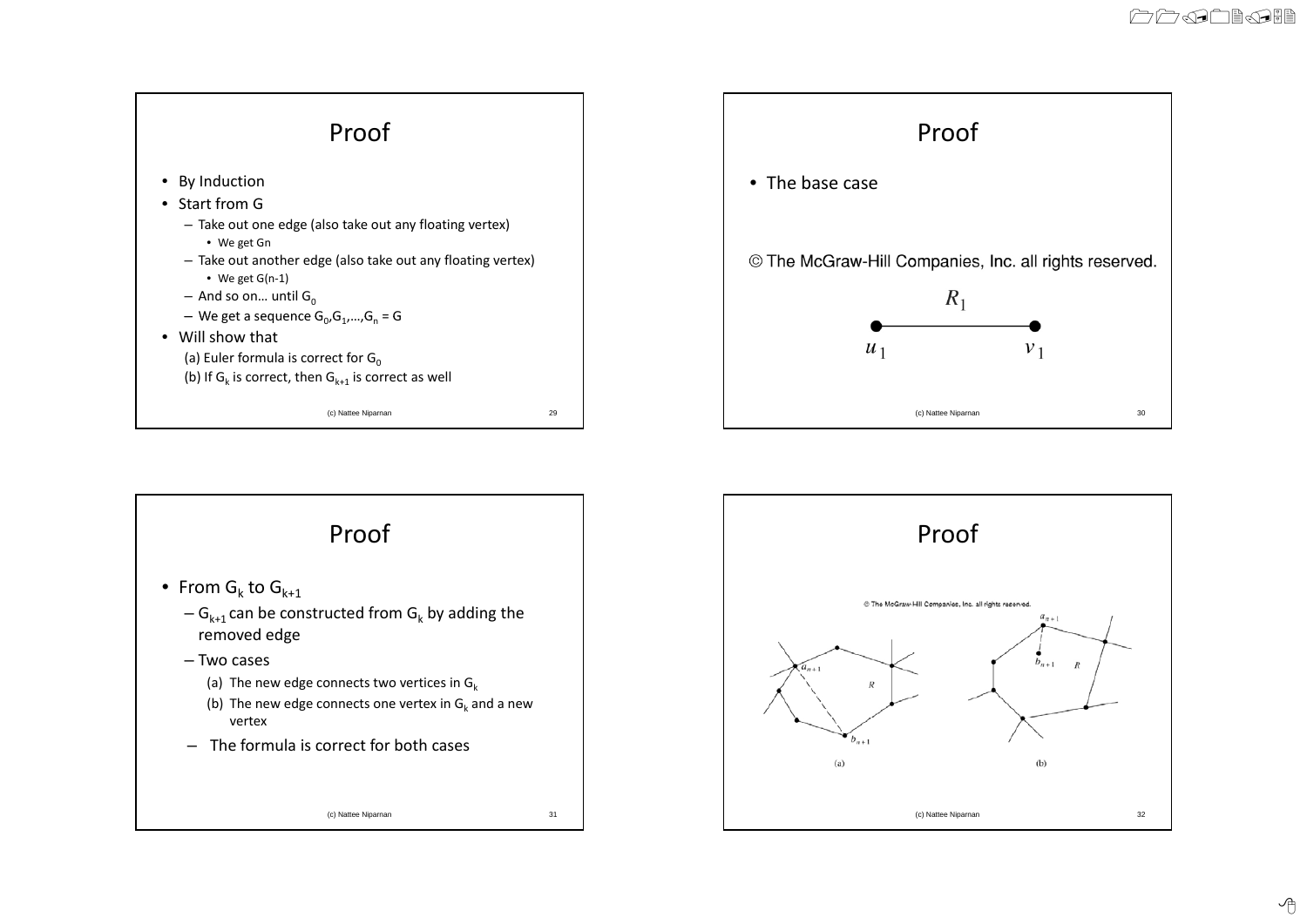



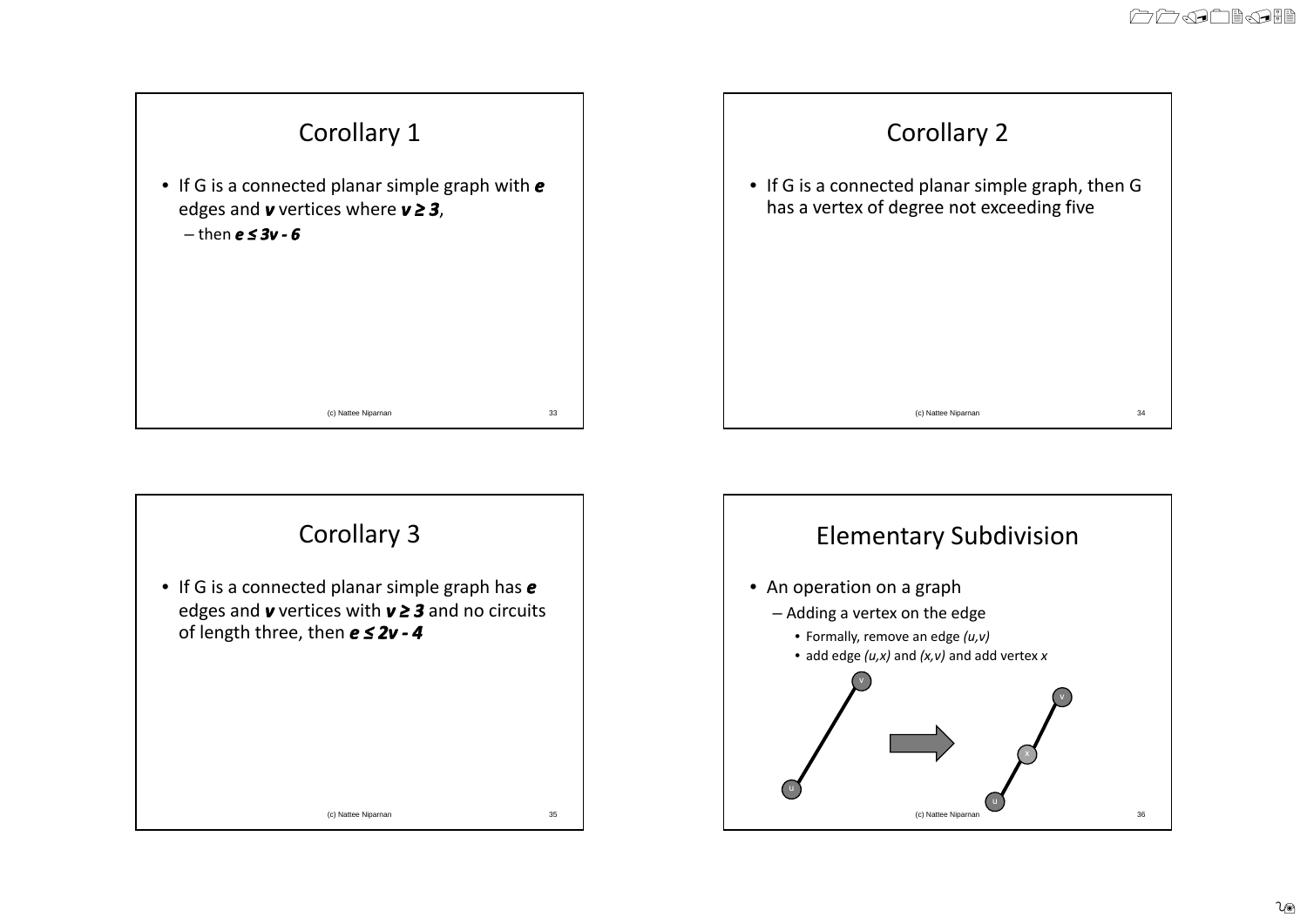



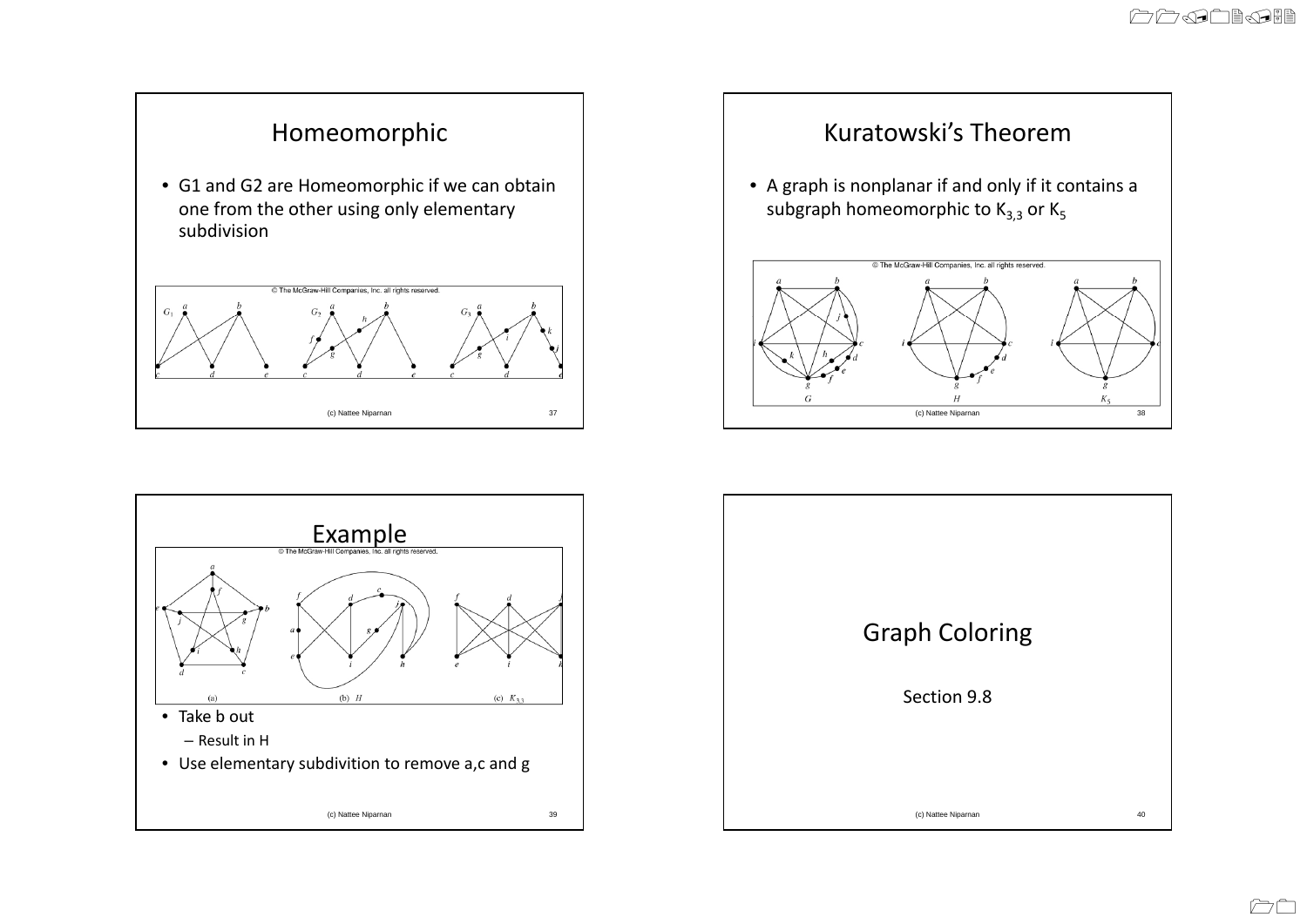







CC